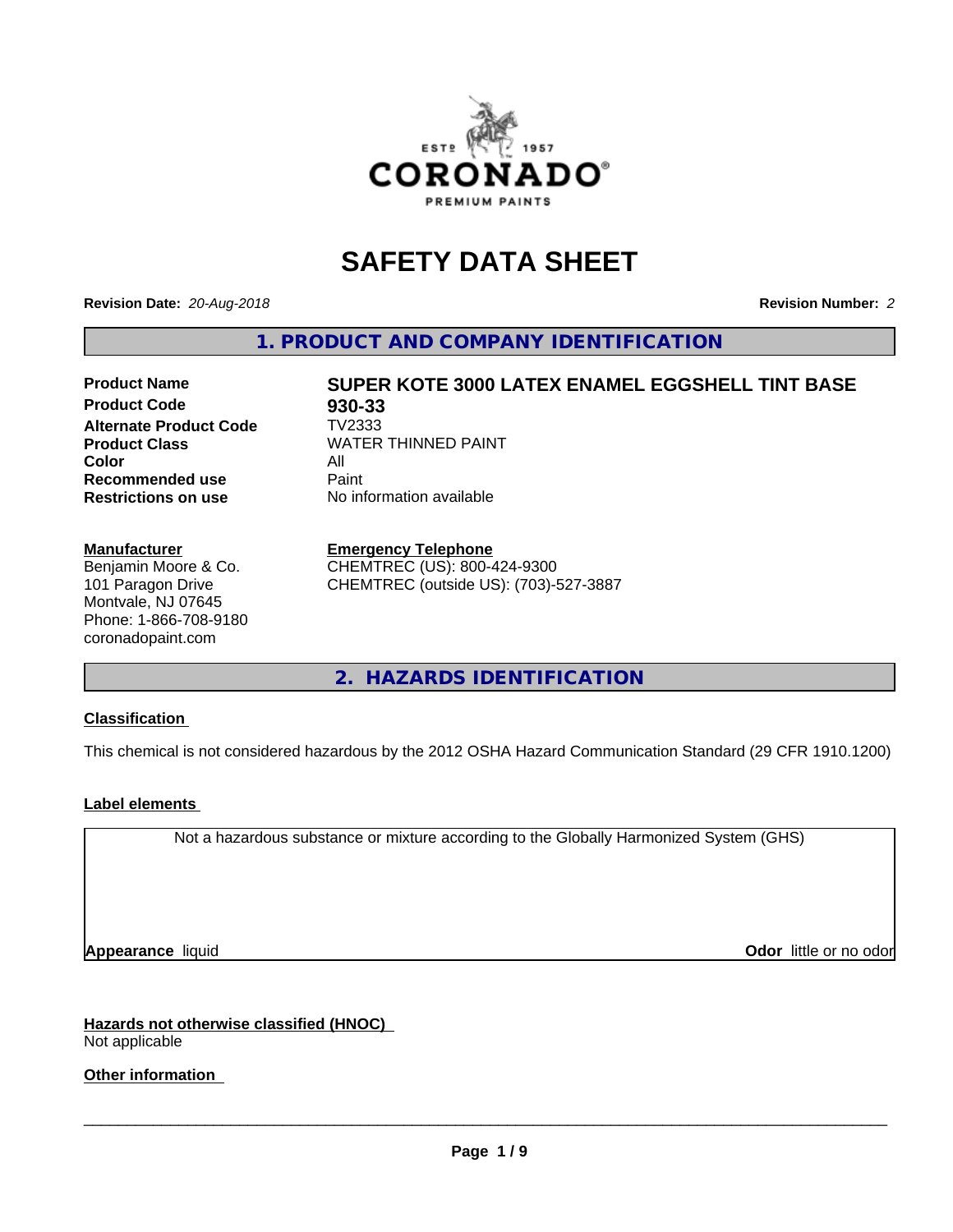No information available

# **3. COMPOSITION INFORMATION ON COMPONENTS**

\_\_\_\_\_\_\_\_\_\_\_\_\_\_\_\_\_\_\_\_\_\_\_\_\_\_\_\_\_\_\_\_\_\_\_\_\_\_\_\_\_\_\_\_\_\_\_\_\_\_\_\_\_\_\_\_\_\_\_\_\_\_\_\_\_\_\_\_\_\_\_\_\_\_\_\_\_\_\_\_\_\_\_\_\_\_\_\_\_\_\_\_\_

| $\mathbf{a}$<br>$-$<br>name<br>nemical | $\sim$ 11<br>$\mathbf{L}$<br>CAS No.               | .<br>- 70 |
|----------------------------------------|----------------------------------------------------|-----------|
| $- -$<br>l itan<br>dioxide<br>um       | --<br>$\sim$<br>$\sim$<br>$\overline{\phantom{0}}$ |           |
| . .<br>Kaolin                          | 32-58-7، ن                                         | ັ         |

|                                                  | 4. FIRST AID MEASURES                                                                                    |
|--------------------------------------------------|----------------------------------------------------------------------------------------------------------|
| <b>General Advice</b>                            | No hazards which require special first aid measures.                                                     |
| <b>Eye Contact</b>                               | Rinse thoroughly with plenty of water for at least 15 minutes and consult a<br>physician.                |
| <b>Skin Contact</b>                              | Wash off immediately with soap and plenty of water while removing all<br>contaminated clothes and shoes. |
| <b>Inhalation</b>                                | Move to fresh air. If symptoms persist, call a physician.                                                |
| Ingestion                                        | Clean mouth with water and afterwards drink plenty of water. Consult a physician<br>if necessary.        |
| <b>Most Important</b><br><b>Symptoms/Effects</b> | None known.                                                                                              |
| <b>Notes To Physician</b>                        | Treat symptomatically.                                                                                   |
|                                                  |                                                                                                          |

**5. FIRE-FIGHTING MEASURES**

| <b>Suitable Extinguishing Media</b>                                              | Use extinguishing measures that are appropriate to local<br>circumstances and the surrounding environment.                                   |
|----------------------------------------------------------------------------------|----------------------------------------------------------------------------------------------------------------------------------------------|
| <b>Protective Equipment And Precautions For</b><br><b>Firefighters</b>           | As in any fire, wear self-contained breathing apparatus<br>pressure-demand, MSHA/NIOSH (approved or equivalent)<br>and full protective gear. |
| <b>Specific Hazards Arising From The Chemical</b>                                | Closed containers may rupture if exposed to fire or<br>extreme heat.                                                                         |
| <b>Sensitivity To Mechanical Impact</b>                                          | No.                                                                                                                                          |
| <b>Sensitivity To Static Discharge</b>                                           | No.                                                                                                                                          |
| <b>Flash Point Data</b><br>Flash Point (°F)<br>Flash Point (°C)<br><b>Method</b> | Not applicable<br>Not applicable<br>Not applicable                                                                                           |
| <b>Flammability Limits In Air</b>                                                |                                                                                                                                              |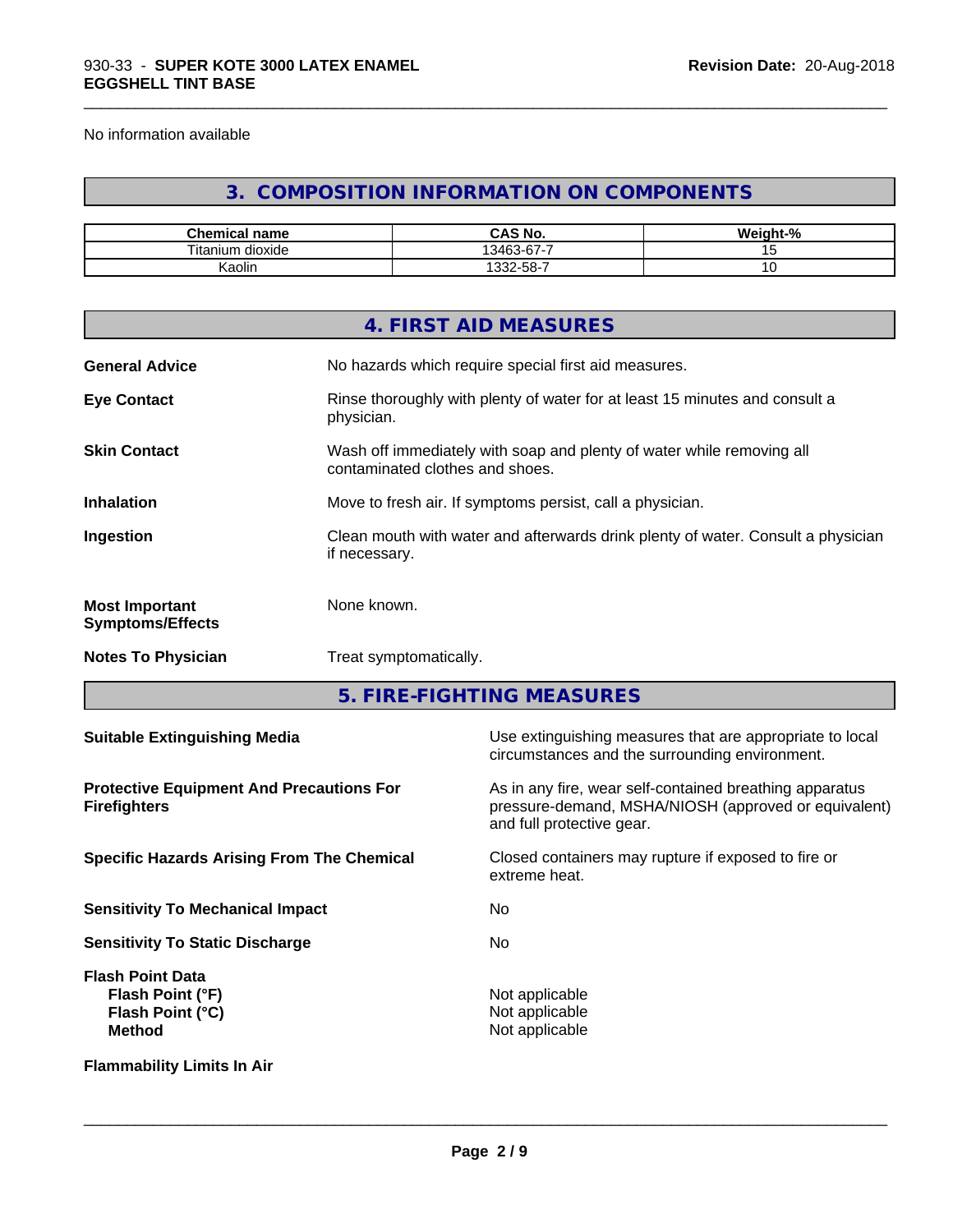### **Lower flammability limit:**<br> **Upper flammability limit:**<br>
Upper flammability limit:<br>
Not applicable **Upper flammability limit:**

\_\_\_\_\_\_\_\_\_\_\_\_\_\_\_\_\_\_\_\_\_\_\_\_\_\_\_\_\_\_\_\_\_\_\_\_\_\_\_\_\_\_\_\_\_\_\_\_\_\_\_\_\_\_\_\_\_\_\_\_\_\_\_\_\_\_\_\_\_\_\_\_\_\_\_\_\_\_\_\_\_\_\_\_\_\_\_\_\_\_\_\_\_

**NFPA Health:** 1 **Flammability:** 0 **Instability:** 0 **Special:** Not Applicable

### **NFPA Legend**

- 0 Not Hazardous
- 1 Slightly
- 2 Moderate
- 3 High
- 4 Severe

*The ratings assigned are only suggested ratings, the contractor/employer has ultimate responsibilities for NFPA ratings where this system is used.*

*Additional information regarding the NFPA rating system is available from the National Fire Protection Agency (NFPA) at www.nfpa.org.*

### **6. ACCIDENTAL RELEASE MEASURES**

| <b>Personal Precautions</b>      | Avoid contact with skin, eyes and clothing. Ensure adequate ventilation.                                                                                                         |  |
|----------------------------------|----------------------------------------------------------------------------------------------------------------------------------------------------------------------------------|--|
| <b>Other Information</b>         | Prevent further leakage or spillage if safe to do so.                                                                                                                            |  |
| <b>Environmental precautions</b> | See Section 12 for additional Ecological Information.                                                                                                                            |  |
| <b>Methods for Cleaning Up</b>   | Soak up with inert absorbent material. Sweep up and shovel into suitable<br>containers for disposal.                                                                             |  |
|                                  | 7. HANDLING AND STORAGE                                                                                                                                                          |  |
| Handling                         | Avoid contact with skin, eyes and clothing. Avoid breathing vapors, spray mists or<br>sanding dust. In case of insufficient ventilation, wear suitable respiratory<br>equipment. |  |
| <b>Storage</b>                   | Keep container tightly closed. Keep out of the reach of children.                                                                                                                |  |
| <b>Incompatible Materials</b>    | No information available                                                                                                                                                         |  |

# **8. EXPOSURE CONTROLS/PERSONAL PROTECTION**

### **Exposure Limits**

| <b>Chemical name</b> | <b>ACGIH TLV</b>          | <b>OSHA PEL</b>            |
|----------------------|---------------------------|----------------------------|
| Titanium dioxide     | 10 mg/m $3$ - TWA         | 15 mg/m $3$ - TWA          |
| Kaolin               | 2 mg/m <sup>3</sup> - TWA | 15 mg/m <sup>3</sup> - TWA |
|                      |                           | $5 \text{ mg/m}^3$ - TWA   |

### **Legend**

ACGIH - American Conference of Governmental Industrial Hygienists Exposure Limits OSHA - Occupational Safety & Health Administration Exposure Limits N/E - Not Established

**Engineering Measures** Ensure adequate ventilation, especially in confined areas.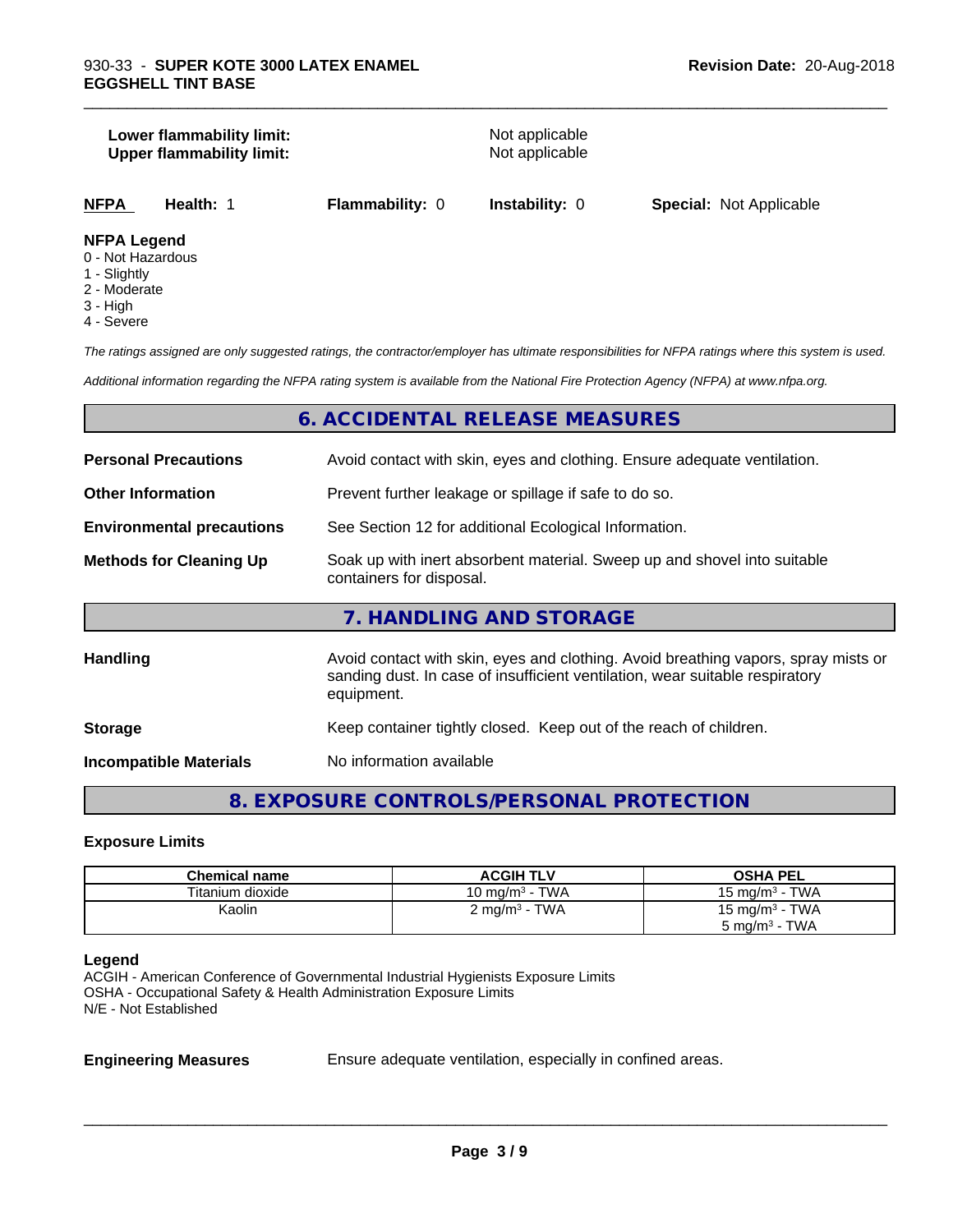### **Personal Protective Equipment**

| <b>Eye/Face Protection</b>    | Safety glasses with side-shields.                                        |
|-------------------------------|--------------------------------------------------------------------------|
| <b>Skin Protection</b>        | Protective gloves and impervious clothing.                               |
| <b>Respiratory Protection</b> | In case of insufficient ventilation wear suitable respiratory equipment. |
| <b>Hygiene Measures</b>       | Avoid contact with skin, eyes and clothing. Remove and wash contaminated |

clothing before re-use. Wash thoroughly after handling.

### **9. PHYSICAL AND CHEMICAL PROPERTIES**

**Appearance** liquid **Odor**<br> **Odor Threshold**<br> **Odor Threshold**<br> **CODOR**<br> **CODOR**<br> **CODOR**<br> **CODOR**<br> **CODOR**<br> **CODOR**<br> **CODOR**<br> **CODOR**<br> **CODOR**<br> **CODOR Density (Ibs/gal)** 10.45 - 10.55 **Specific Gravity** 1.24 - 1.28 **pH pH**  $\blacksquare$ **Viscosity (cps)** No information available **Solubility(ies)** No information available **Water solubility** No information available **Evaporation Rate No information available No information available Vapor pressure @20 °C (kPa)** No information available **Vapor density No information available No information available Wt. % Solids** 35 - 45 **Vol. % Solids** 20 - 30 **Wt. % Volatiles** 55 - 65 **Vol. % Volatiles** 70 - 80 **VOC Regulatory Limit (g/L)** < 50 **Boiling Point (°F)** 212 **Boiling Point**  $(°C)$  100 **Freezing Point (°F)** 32 **Freezing Point (°C)** 0 **Flash Point (°F)**<br> **Flash Point (°C)**<br> **Flash Point (°C)**<br> **Point (°C)**<br> **Point (°C)**<br> **Point (°C)**<br> **Point (°C)**<br> **Point (°C) Flash Point (°C) Method** Not applicable Not applicable **Flammability (solid, gas)** Not applicable **Upper flammability limit:** Not applicable **Lower flammability limit:** Not applicable **Autoignition Temperature (°F)** No information available **Autoignition Temperature (°C)**<br> **Decomposition Temperature (°F)** No information available **Decomposition Temperature (°F)** No information available<br> **Decomposition Temperature (°C)** No information available **Decomposition Temperature (°C) Partition coefficient Contract Contract Contract Contract Contract Contract Contract Contract Contract Contract Contract Contract Contract Contract Contract Contract Contract Contract Contract Contract Contract Contract** 

# **No information available**

\_\_\_\_\_\_\_\_\_\_\_\_\_\_\_\_\_\_\_\_\_\_\_\_\_\_\_\_\_\_\_\_\_\_\_\_\_\_\_\_\_\_\_\_\_\_\_\_\_\_\_\_\_\_\_\_\_\_\_\_\_\_\_\_\_\_\_\_\_\_\_\_\_\_\_\_\_\_\_\_\_\_\_\_\_\_\_\_\_\_\_\_\_

### **10. STABILITY AND REACTIVITY**

| <b>Reactivity</b>             | Not Applicable                           |
|-------------------------------|------------------------------------------|
| <b>Chemical Stability</b>     | Stable under normal conditions.          |
| <b>Conditions to avoid</b>    | Prevent from freezing.                   |
| <b>Incompatible Materials</b> | No materials to be especially mentioned. |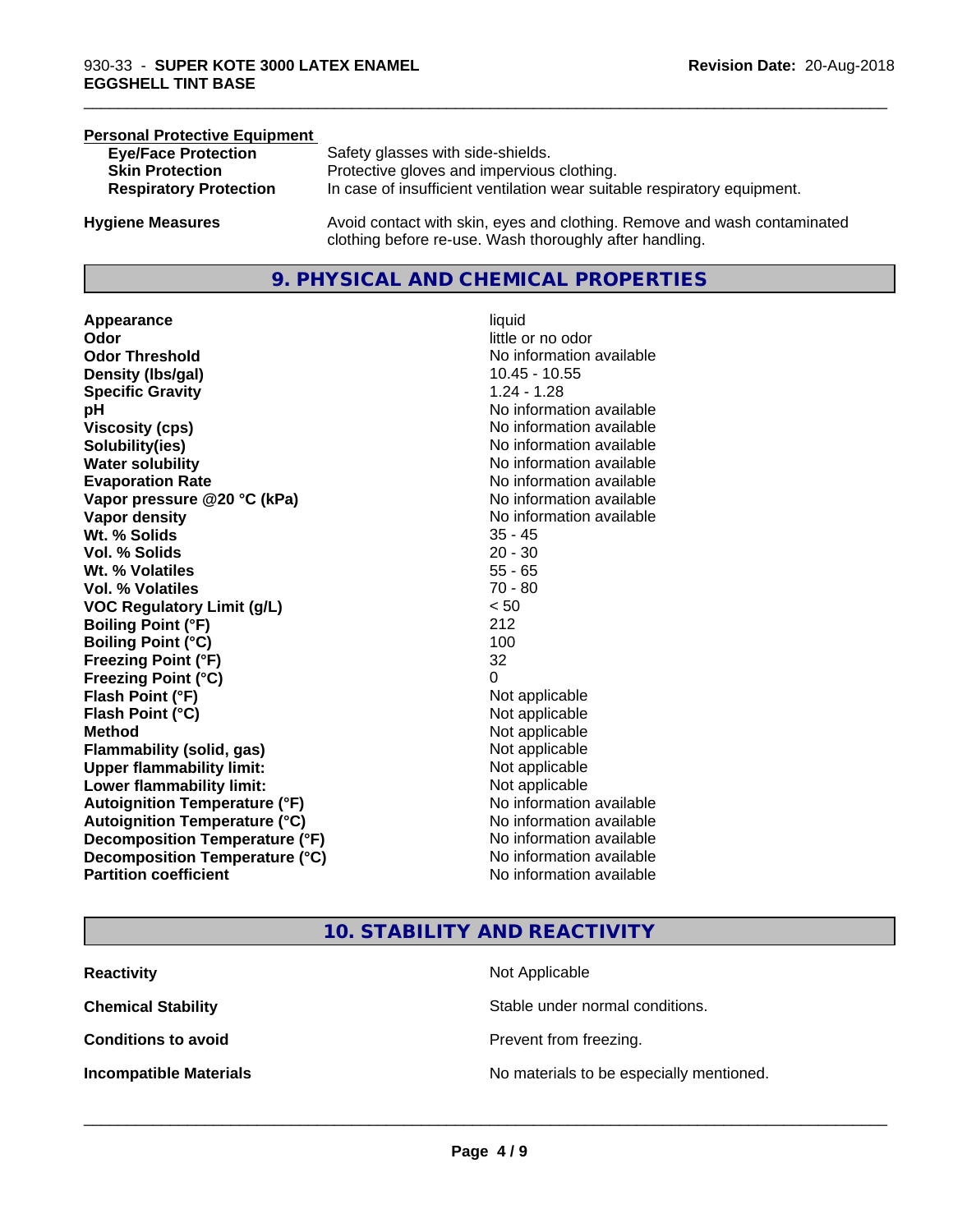| <b>Hazardous Decomposition Products</b>                                                                                                                                                                                                                                                                                                                                        | None under normal use.                                                                                                                                                                                                                                                                                                                                                                                                                                                                                                                                                           |
|--------------------------------------------------------------------------------------------------------------------------------------------------------------------------------------------------------------------------------------------------------------------------------------------------------------------------------------------------------------------------------|----------------------------------------------------------------------------------------------------------------------------------------------------------------------------------------------------------------------------------------------------------------------------------------------------------------------------------------------------------------------------------------------------------------------------------------------------------------------------------------------------------------------------------------------------------------------------------|
| Possibility of hazardous reactions                                                                                                                                                                                                                                                                                                                                             | None under normal conditions of use.                                                                                                                                                                                                                                                                                                                                                                                                                                                                                                                                             |
|                                                                                                                                                                                                                                                                                                                                                                                | <b>11. TOXICOLOGICAL INFORMATION</b>                                                                                                                                                                                                                                                                                                                                                                                                                                                                                                                                             |
| <b>Product Information</b>                                                                                                                                                                                                                                                                                                                                                     |                                                                                                                                                                                                                                                                                                                                                                                                                                                                                                                                                                                  |
| Information on likely routes of exposure                                                                                                                                                                                                                                                                                                                                       |                                                                                                                                                                                                                                                                                                                                                                                                                                                                                                                                                                                  |
| <b>Principal Routes of Exposure</b>                                                                                                                                                                                                                                                                                                                                            | Eye contact, skin contact and inhalation.                                                                                                                                                                                                                                                                                                                                                                                                                                                                                                                                        |
| <b>Acute Toxicity</b>                                                                                                                                                                                                                                                                                                                                                          |                                                                                                                                                                                                                                                                                                                                                                                                                                                                                                                                                                                  |
| <b>Product Information</b>                                                                                                                                                                                                                                                                                                                                                     | No information available                                                                                                                                                                                                                                                                                                                                                                                                                                                                                                                                                         |
|                                                                                                                                                                                                                                                                                                                                                                                | Symptoms related to the physical, chemical and toxicological characteristics                                                                                                                                                                                                                                                                                                                                                                                                                                                                                                     |
| <b>Symptoms</b>                                                                                                                                                                                                                                                                                                                                                                | No information available                                                                                                                                                                                                                                                                                                                                                                                                                                                                                                                                                         |
|                                                                                                                                                                                                                                                                                                                                                                                | Delayed and immediate effects as well as chronic effects from short and long-term exposure                                                                                                                                                                                                                                                                                                                                                                                                                                                                                       |
| Eye contact<br><b>Skin contact</b><br><b>Inhalation</b><br>Ingestion<br><b>Sensitization</b><br><b>Neurological Effects</b><br><b>Mutagenic Effects</b><br><b>Reproductive Effects</b><br><b>Developmental Effects</b><br><b>Target organ effects</b><br><b>STOT - single exposure</b><br><b>STOT - repeated exposure</b><br>Other adverse effects<br><b>Aspiration Hazard</b> | May cause slight irritation.<br>Substance may cause slight skin irritation. Prolonged or repeated contact may dry<br>skin and cause irritation.<br>May cause irritation of respiratory tract.<br>Ingestion may cause gastrointestinal irritation, nausea, vomiting and diarrhea.<br>No information available<br>No information available.<br>No information available.<br>No information available.<br>No information available.<br>No information available.<br>No information available.<br>No information available.<br>No information available.<br>No information available |
| <b>Numerical measures of toxicity</b>                                                                                                                                                                                                                                                                                                                                          |                                                                                                                                                                                                                                                                                                                                                                                                                                                                                                                                                                                  |
|                                                                                                                                                                                                                                                                                                                                                                                | The following values are calculated based on chapter 3.1 of the GHS document                                                                                                                                                                                                                                                                                                                                                                                                                                                                                                     |
| <b>ATEmix (oral)</b>                                                                                                                                                                                                                                                                                                                                                           | 79723 mg/kg                                                                                                                                                                                                                                                                                                                                                                                                                                                                                                                                                                      |
| <b>Component Information</b>                                                                                                                                                                                                                                                                                                                                                   |                                                                                                                                                                                                                                                                                                                                                                                                                                                                                                                                                                                  |

\_\_\_\_\_\_\_\_\_\_\_\_\_\_\_\_\_\_\_\_\_\_\_\_\_\_\_\_\_\_\_\_\_\_\_\_\_\_\_\_\_\_\_\_\_\_\_\_\_\_\_\_\_\_\_\_\_\_\_\_\_\_\_\_\_\_\_\_\_\_\_\_\_\_\_\_\_\_\_\_\_\_\_\_\_\_\_\_\_\_\_\_\_

Titanium dioxide LD50 Oral: > 10000 mg/kg (Rat) Kaolin LD50 Oral: > 5000 mg/kg (Rat)

### **Carcinogenicity**

*The information below indicateswhether each agency has listed any ingredient as a carcinogen:.*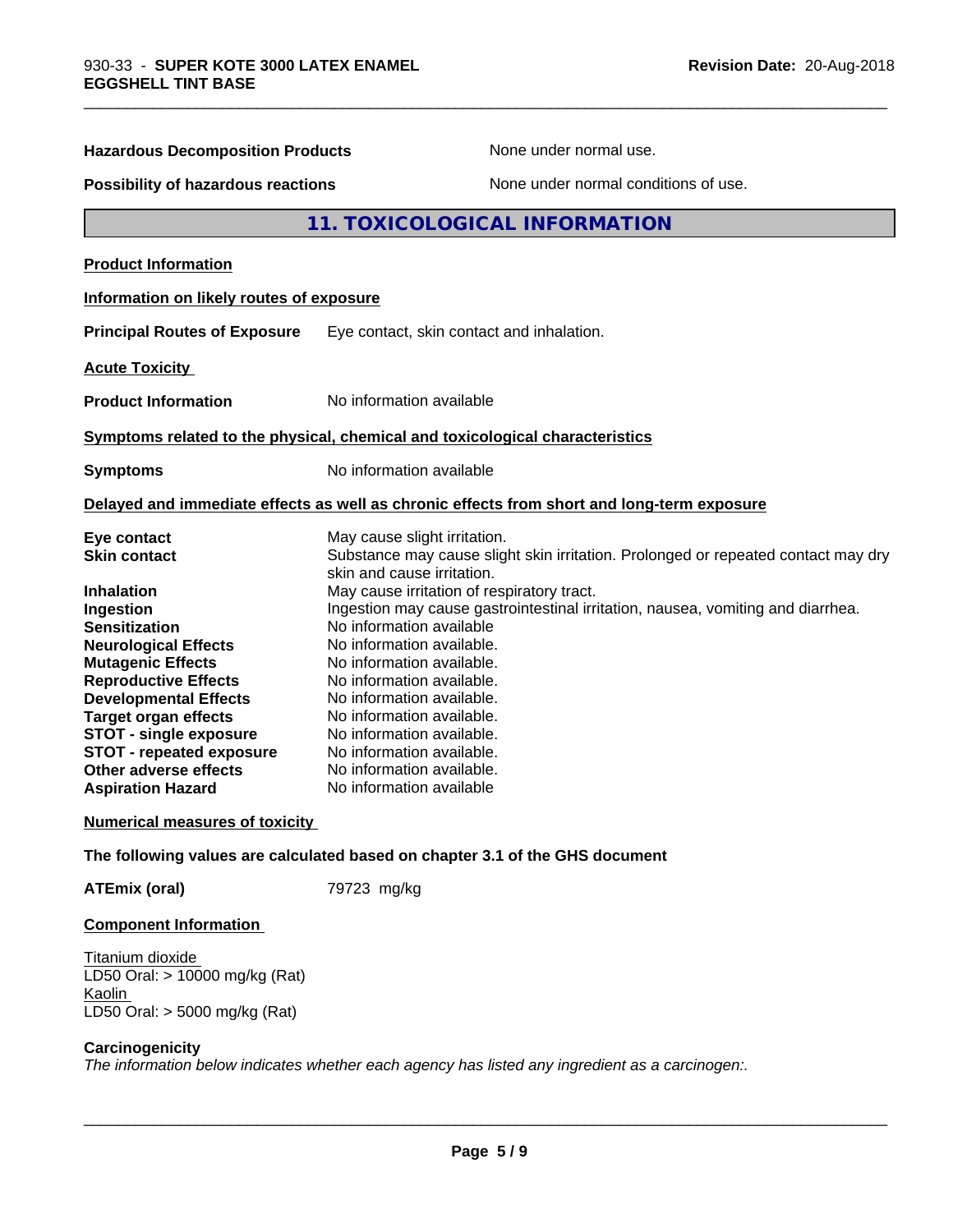### 930-33 - **SUPER KOTE 3000 LATEX ENAMEL EGGSHELL TINT BASE**

| <b>Chemical name</b>    | <b>IARC</b>               | <b>NTP</b> | OSHA   |
|-------------------------|---------------------------|------------|--------|
|                         | .<br>2B<br>Possible Human |            | Listed |
| ' Titanium .<br>dioxide | Carcinogen                |            |        |

\_\_\_\_\_\_\_\_\_\_\_\_\_\_\_\_\_\_\_\_\_\_\_\_\_\_\_\_\_\_\_\_\_\_\_\_\_\_\_\_\_\_\_\_\_\_\_\_\_\_\_\_\_\_\_\_\_\_\_\_\_\_\_\_\_\_\_\_\_\_\_\_\_\_\_\_\_\_\_\_\_\_\_\_\_\_\_\_\_\_\_\_\_

• Although IARC has classified titanium dioxide as possibly carcinogenic to humans (2B), their summary concludes: "No significant exposure to titanium dioxide is thought to occur during the use of products in which titanium dioxide is bound to other materials, such as paint."

### **Legend**

IARC - International Agency for Research on Cancer NTP - National Toxicity Program OSHA - Occupational Safety & Health Administration

**12. ECOLOGICAL INFORMATION**

### **Ecotoxicity Effects**

The environmental impact of this product has not been fully investigated.

### **Product Information**

# **Acute Toxicity to Fish**

No information available

### **Acute Toxicity to Aquatic Invertebrates**

No information available

### **Acute Toxicity to Aquatic Plants**

No information available

### **Persistence / Degradability**

No information available.

### **Bioaccumulation**

No information available.

### **Mobility in Environmental Media**

No information available.

### **Ozone**

No information available

### **Component Information**

### **Acute Toxicity to Fish**

Titanium dioxide  $LC50:$  > 1000 mg/L (Fathead Minnow - 96 hr.)

### **Acute Toxicity to Aquatic Invertebrates**

No information available

### **Acute Toxicity to Aquatic Plants**

No information available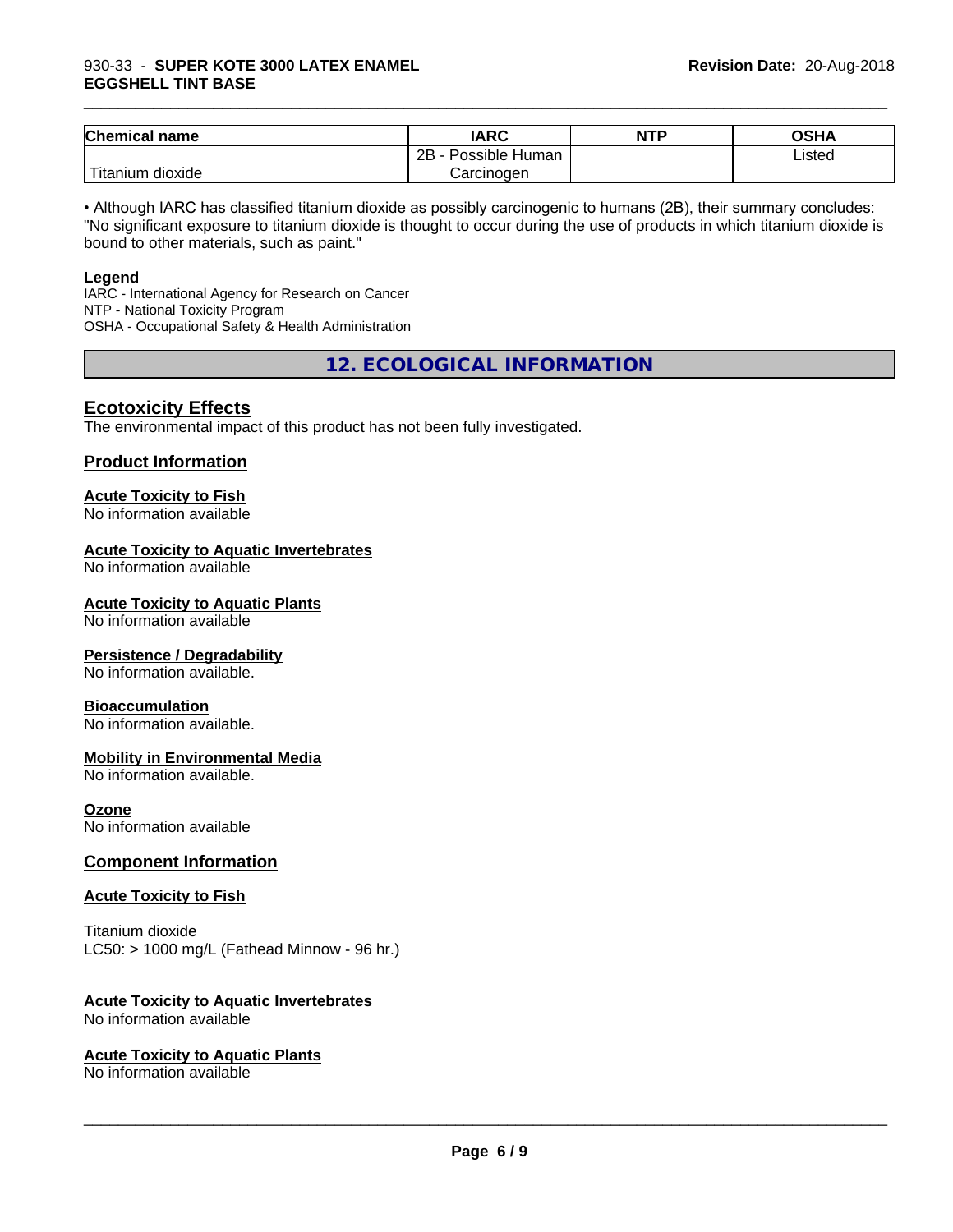|                              | 13. DISPOSAL CONSIDERATIONS                                                                                                                                                                                               |
|------------------------------|---------------------------------------------------------------------------------------------------------------------------------------------------------------------------------------------------------------------------|
| <b>Waste Disposal Method</b> | Dispose of in accordance with federal, state, and local regulations. Local<br>requirements may vary, consult your sanitation department or state-designated<br>environmental protection agency for more disposal options. |
|                              | 14. TRANSPORT INFORMATION                                                                                                                                                                                                 |
| <b>DOT</b>                   | Not regulated                                                                                                                                                                                                             |
| <b>ICAO / IATA</b>           | Not regulated                                                                                                                                                                                                             |
| <b>IMDG/IMO</b>              | Not regulated                                                                                                                                                                                                             |
|                              | <b>15. REGULATORY INFORMATION</b>                                                                                                                                                                                         |

\_\_\_\_\_\_\_\_\_\_\_\_\_\_\_\_\_\_\_\_\_\_\_\_\_\_\_\_\_\_\_\_\_\_\_\_\_\_\_\_\_\_\_\_\_\_\_\_\_\_\_\_\_\_\_\_\_\_\_\_\_\_\_\_\_\_\_\_\_\_\_\_\_\_\_\_\_\_\_\_\_\_\_\_\_\_\_\_\_\_\_\_\_

### **International Inventories**

| <b>TSCA: United States</b> | Yes - All components are listed or exempt. |
|----------------------------|--------------------------------------------|
| <b>DSL: Canada</b>         | Yes - All components are listed or exempt. |

# **Federal Regulations**

| SARA 311/312 hazardous categorization |    |  |
|---------------------------------------|----|--|
| Acute health hazard                   | Nο |  |
| Chronic Health Hazard                 | No |  |
| Fire hazard                           | No |  |
| Sudden release of pressure hazard     | No |  |
| Reactive Hazard                       | No |  |

### **SARA 313**

Section 313 of Title III of the Superfund Amendments and Reauthorization Act of 1986 (SARA). This product contains a chemical or chemicals which are subject to the reporting requirements of the Act and Title 40 of the Code of Federal Regulations, Part 372:

*None*

### **Clean Air Act,Section 112 Hazardous Air Pollutants (HAPs) (see 40 CFR 61)**

This product contains the following HAPs:

*None*

# **US State Regulations**

### **California Proposition 65**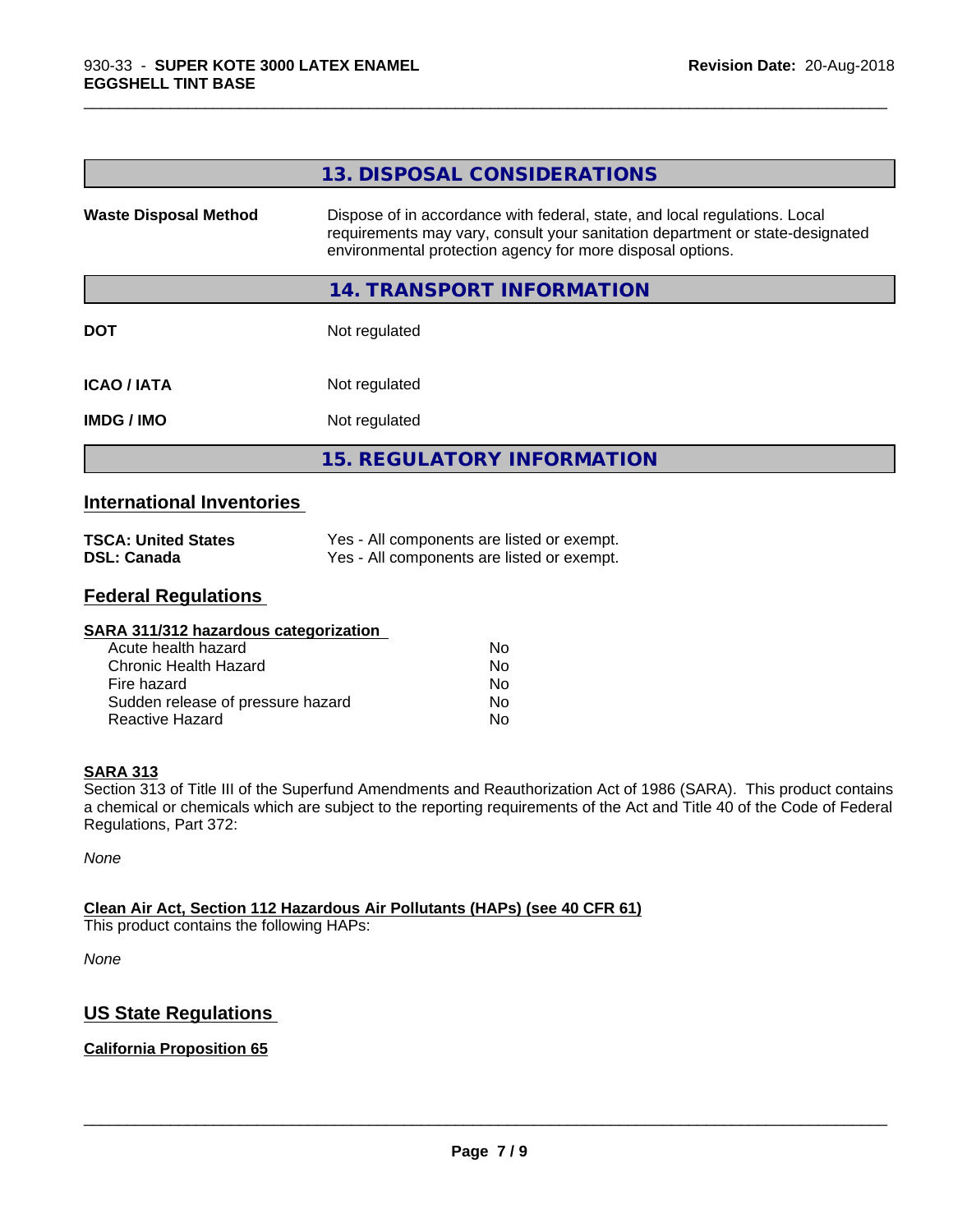# **AVIMARNING:** Cancer and Reproductive Harm– www.P65warnings.ca.gov

### **State Right-to-Know**

| Chemical<br>name      | M۰<br>.eheett<br>No<br>⊶atiluscus | <b>Jersev</b><br><b>Nev</b> | Pennsvlvania |
|-----------------------|-----------------------------------|-----------------------------|--------------|
| ⊦dioxide<br>l itanium |                                   |                             |              |
| Kaolin                |                                   |                             |              |

\_\_\_\_\_\_\_\_\_\_\_\_\_\_\_\_\_\_\_\_\_\_\_\_\_\_\_\_\_\_\_\_\_\_\_\_\_\_\_\_\_\_\_\_\_\_\_\_\_\_\_\_\_\_\_\_\_\_\_\_\_\_\_\_\_\_\_\_\_\_\_\_\_\_\_\_\_\_\_\_\_\_\_\_\_\_\_\_\_\_\_\_\_

### **Legend**

X - Listed

# **16. OTHER INFORMATION**

| $HMIS -$           | Health: | <b>Flammability: 0</b> | <b>Reactivity: 0</b> | $PPE: -$ |
|--------------------|---------|------------------------|----------------------|----------|
| <b>HMIS Legend</b> |         |                        |                      |          |

### 0 - Minimal Hazard

- 1 Slight Hazard
- 2 Moderate Hazard
- 3 Serious Hazard
- 4 Severe Hazard
- \* Chronic Hazard
- X Consult your supervisor or S.O.P. for "Special" handling instructions.

*Note: The PPE rating has intentionally been left blank. Choose appropriate PPE that will protect employees from the hazards the material will present under the actual normal conditions of use.*

*Caution: HMISÒ ratings are based on a 0-4 rating scale, with 0 representing minimal hazards or risks, and 4 representing significant hazards or risks. Although HMISÒ ratings are not required on MSDSs under 29 CFR 1910.1200, the preparer, has chosen to provide them. HMISÒ ratings are to be used only in conjunction with a fully implemented HMISÒ program by workers who have received appropriate HMISÒ training. HMISÒ is a registered trade and service mark of the NPCA. HMISÒ materials may be purchased exclusively from J. J. Keller (800) 327-6868.*

 **WARNING!** If you scrape, sand, or remove old paint, you may release lead dust. LEAD IS TOXIC. EXPOSURE TO LEAD DUST CAN CAUSE SERIOUS ILLNESS, SUCH AS BRAIN DAMAGE, ESPECIALLY IN CHILDREN. PREGNANT WOMEN SHOULD ALSO AVOID EXPOSURE.Wear a NIOSH approved respirator to control lead exposure. Clean up carefully with a HEPA vacuum and a wet mop. Before you start, find out how to protect yourself and your family by contacting the National Lead Information Hotline at 1-800-424-LEAD or log on to www.epa.gov/lead.

| <b>Prepared By</b>                               | <b>Product Stewardship Department</b><br>Benjamin Moore & Co.<br>101 Paragon Drive<br>Montvale, NJ 07645<br>800-225-5554 |  |
|--------------------------------------------------|--------------------------------------------------------------------------------------------------------------------------|--|
| <b>Revision Date:</b><br><b>Revision Summary</b> | 20-Aug-2018<br>Not available                                                                                             |  |

### Disclaimer

The information contained herein is presented in good faith and believed to be accurate as of the effective date shown above. This information is furnished without warranty of any kind. Employers should use this information only as a